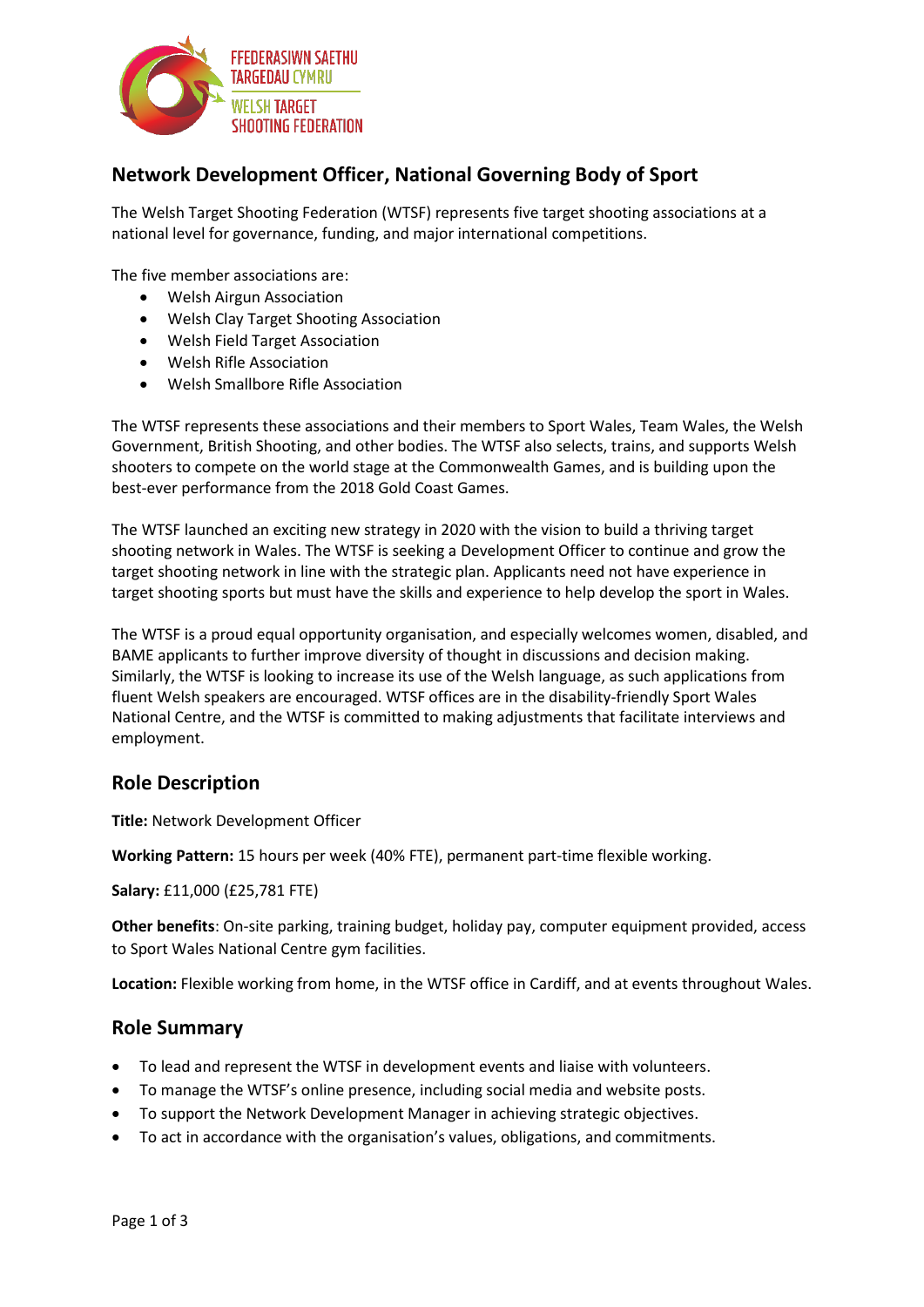### **Responsibilities**

- To lead the organisation and running of existing network development events and scope further opportunities for the general public to experience target shooting.
- At development events, be the point of contact for volunteers and partners.
- To manage the WTSF's digital communications and online presence via the website, social media channels, and newsletters.
- Assist the WTSF's Network Development Manager in generating new strategic partnerships.
- Establish, nurture and maintain effective working relationships with other WTSF staff and external partners.

### **How to Apply**

Welsh Target Shooting Federation is committed to recruiting a diverse, skills-based staff, and encourages applications from people from currently under-represented groups such as disabled, BAME, and women.

Submit an up to date CV and a covering letter that explains how you meet all the essential and any desirable criteria set out in the person specification. Email these to [alan.green@wtsf.org.uk](mailto:alan.green@wtsf.org.uk) or by post to: Alan Green, Welsh Target Shooting Federation, Sport Wales National Centre, Sophia Gardens, CF11 9SW.

Following your application, please complete an anonymou[s Equality Monitoring Form](https://wtsf.org.uk/wp-content/uploads/2022/04/Equality-Monitoring-Form-2022.pdf) and return to [david.lloyd@wtsf.org.uk](mailto:david.lloyd@wtsf.org.uk) or by post to: David Lloyd, Welsh Target Shooting Federation, Sport Wales National Centre, Sophia Gardens, CF11 9SW.

The closing date for applications is 30<sup>th</sup> May 2022.

### **Additional Information**

- $\bullet$  Interviews are expected to begin in the week commencing  $6^{th}$  June 2022.
- Please note: you are unlikely to be invited to interview if you do not meet all of the Essential Criteria in the Person Specification.
- The Welsh Target Shooting Federation reserves the right to close the application process early if many applications are received. We therefore advise potential applicants to submit their details as soon as possible.
- The Welsh Target Shooting Federation will endeavour to reply to all submissions individually, however this is not always possible.
- If you would like to discuss the role before applying, please contact the Network Development Manager via email (alan.green@wtsf.org.uk).
- [About Welsh Target Shooting Federation -](https://wtsf.org.uk/welsh-target-shooting-federation/) WTSF